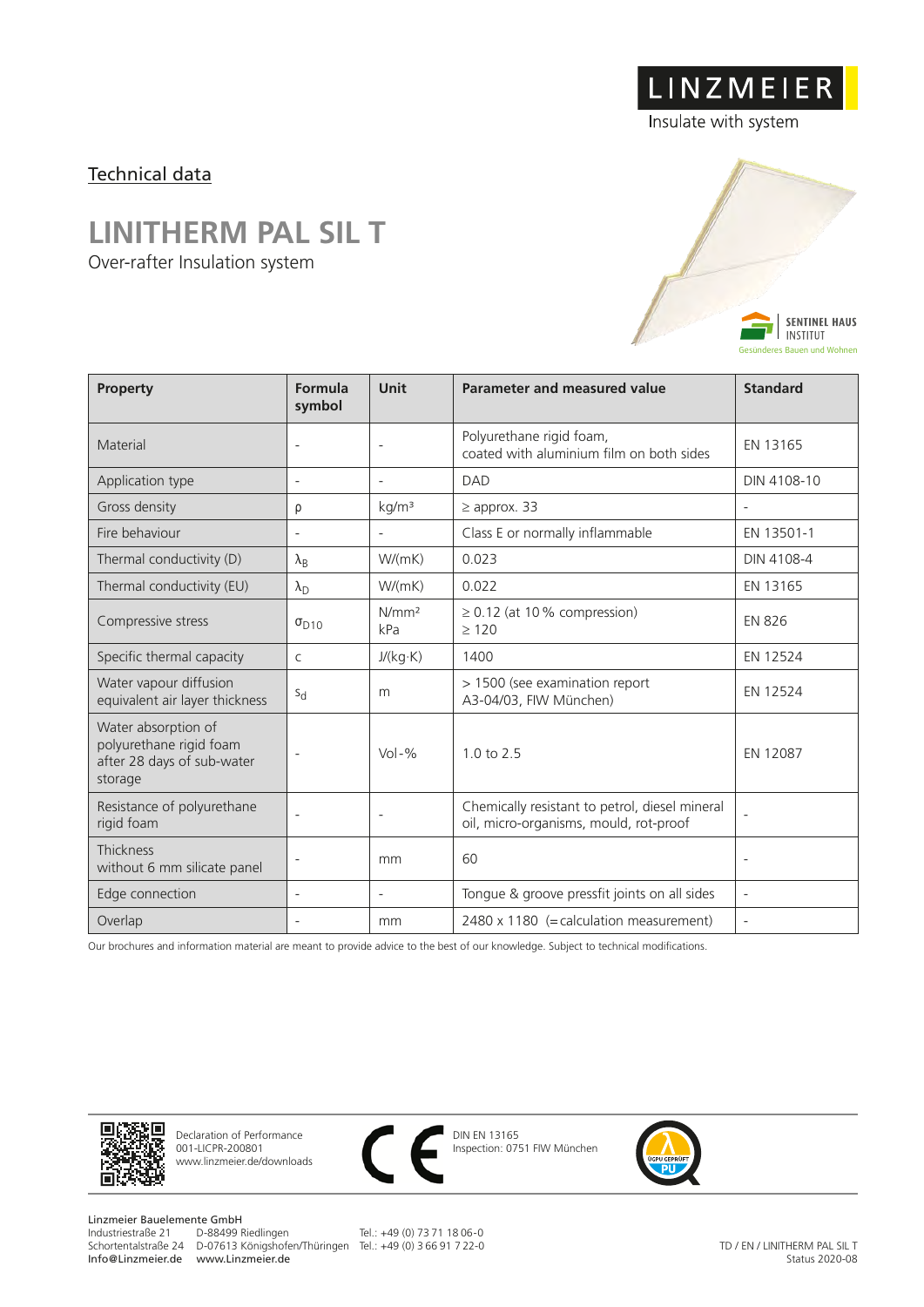## Technical data

## **Silicate panel**

from LINITHERM PAL SIL T

LINZMEIER

Insulate with system

| <b>Property</b>                         | Formula<br>symbol        | <b>Unit</b>              | Parameter and measured value                                 | <b>Standard</b>          |
|-----------------------------------------|--------------------------|--------------------------|--------------------------------------------------------------|--------------------------|
| Material                                | $\overline{\phantom{a}}$ | $\overline{\phantom{a}}$ | Conglomerate of silicate, mineral additives<br>and cellulose | EN 12467                 |
| Thermal conductivity                    | $\lambda_{\rm B}$        | W/(mK)                   | 0.32                                                         | ISO 22007-<br>2.2:2008   |
| Fire behaviour                          | $\overline{\phantom{a}}$ | $\overline{\phantom{a}}$ | Class A1                                                     | EN 13501-1               |
| Bending tensile strength                | $\beta_{BZ}$             | $N/mm^2$                 | >10                                                          | $\overline{\phantom{a}}$ |
| Gross density                           | ρ                        | kg/m <sup>3</sup>        | Approx. 975 (dry density)                                    | $\overline{\phantom{a}}$ |
| Alkalinity                              | $\overline{\phantom{a}}$ | ph-value                 | $7 - 11$                                                     | $\overline{\phantom{a}}$ |
| Moisture content                        | $\overline{\phantom{a}}$ | $\frac{0}{0}$            | 8                                                            | $\overline{\phantom{a}}$ |
| Change of form<br>(air-dry - saturated) | $\overline{\phantom{a}}$ | $\frac{0}{0}$            | $+0.12$                                                      | $\overline{\phantom{a}}$ |
| Moisture dispersant                     | $\overline{\phantom{a}}$ | $\frac{0}{0}$            | Approx. 60                                                   | $\overline{\phantom{a}}$ |
| Edge connection                         | $\overline{\phantom{a}}$ | $\overline{\phantom{a}}$ | Drywall edge                                                 | $\overline{\phantom{a}}$ |
| Panel thickness                         | $\overline{\phantom{a}}$ | mm                       | 6                                                            | $\overline{\phantom{a}}$ |
| Format                                  | $\overline{\phantom{a}}$ | mm                       | 2480 x 1180                                                  | $\overline{\phantom{a}}$ |

Our brochures and information material are meant to provide advice to the best of our knowledge. Subject to technical modifications.

#### Advantages of the silicate panel

- Resistant to mould (growth "0" acc. to DIN EN ISO 846)
- Moisture resistant
- Dimensionally stable
- Resistant to pest infestation
- Water vapour permeable
- Rot-proof

Note: The details stated above apply under normal conditions of use of the products. They are based on our experience to date and do not represent an assurance of properties. Existing laws/directives/provisions are to be followed by the user at his own responsibility.